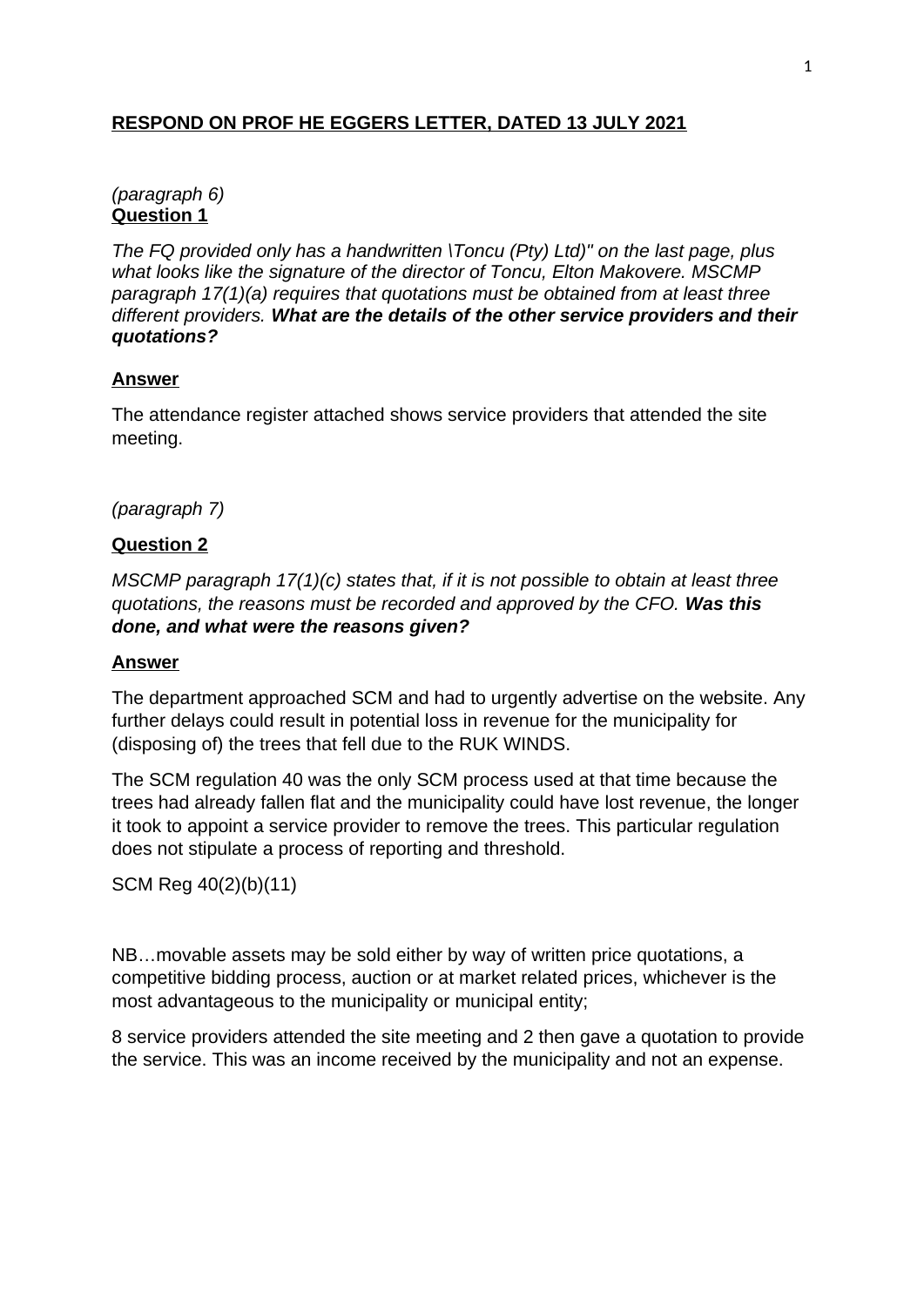### (paragraph 9)

### **Question 3**

*Also, the FQ itself states in item 4b) that the work is to be completed within 7 days, ie by 15 October 2020, so the three signatories considered one week to be long enough to handle the emergency work. Clearly there was no emergency after the end of November 2020 at the latest, by the text of the FQ itself. If there really had been an emergency or the possibility of human injury or death after November 2020, then the municipal department should have sealed o\_ the area for those four months rather than allowing thousands of people to cycle and walk through there.*

#### **Answer**

The qualifying criteria (para 4b stated in the attached specification) stated that work has to be completed in 7 days. This referred to the dangerous and dead trees that was affected by the storm. However due to unforeseen circumstances regarding the state of the trees, the (7) seven days were exceeded to both affected areas: Paradyskloof and Botmaskop Plantation. The area was closed off to the public during operations and forest guards were instructed to not allow any public near or around dangerous trees. Some areas were still safe for public access and as such it might have appeared as if the public had free access to the entire area. After hour activities were done illegally. Other factors that also delayed the operations was the inability to access certain "compartments" due to the inaccessible terrain. In addition, the contractor was only allowed to work during weekdays from 0800-1630.

(paragraph 10)

### *Question 4*

*Given that there really was no emergency after the end of the 7 days referredt to in the FQ, why did logging then continue for a further four months until February or even March 2021 even while thousands of people walked around the plantation during that time?*

#### **Answer**

The appointed contractor conducted an inspection of the area and it was found that the integrity of other trees that was not adversely affected by the storm, were compromised as well. This posed a risk in terms of potential tree failure at any given time. The fallen trees were removed; however, several of the leaning and dead trees were identified during operations also had to be removed as they were considered to be dangerous. The user department had to clear roads so that the contractor could access the area. The contractor only removed trees in the "compartments" and not on the road.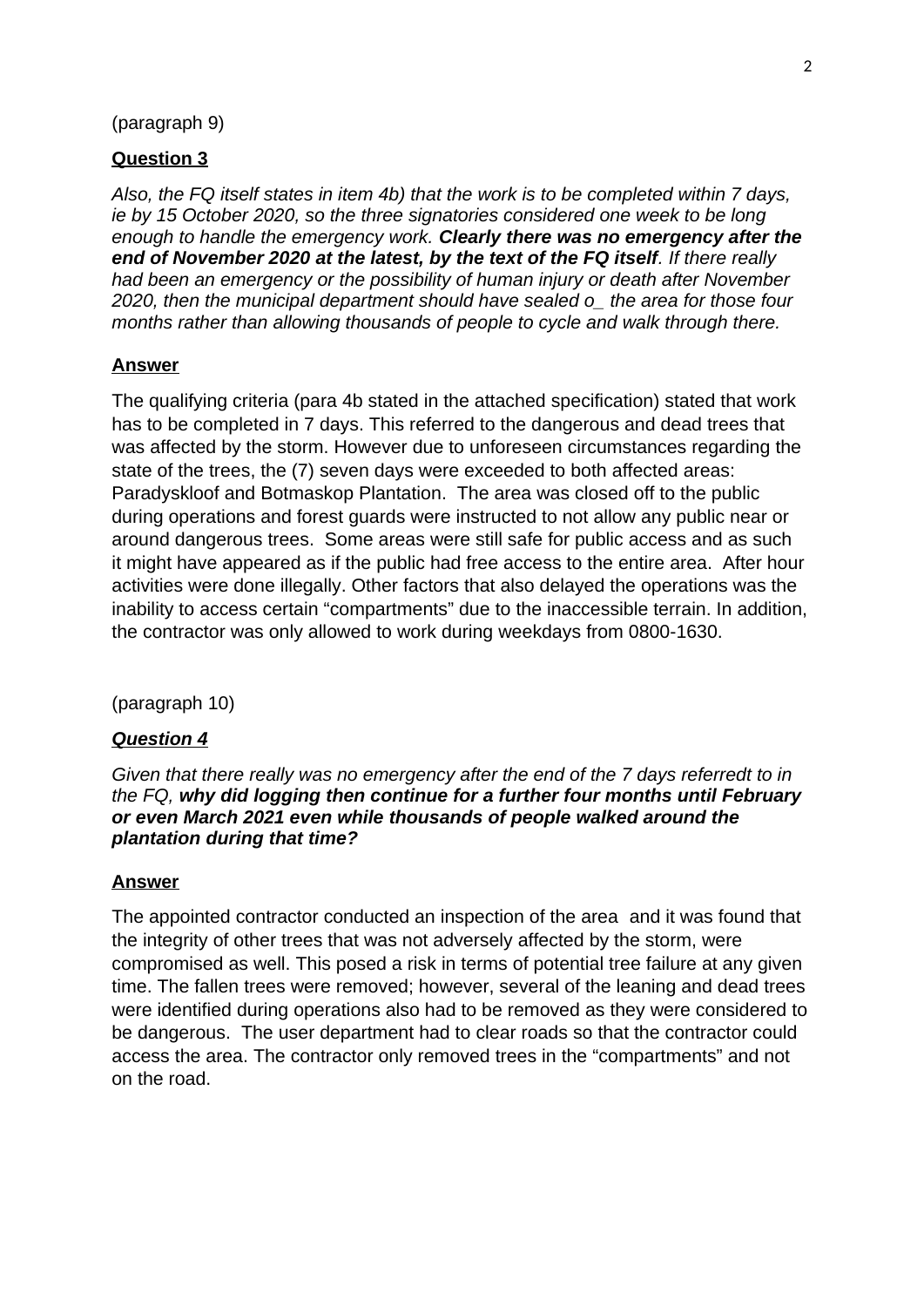## (paragraph 11)

## **Question 5**

*An \emergency" is invoked by paragraph 36(1)(a)(i) in cases where it is necessary to \deviate" from normal SCM policy. Paragraph 19 of the MSCMP as well as the MFMA SCM regulations specify that any amount over R200,000 can only be awarded after a competitive bid process has been conducted, including open tendering and a bid adjudication committee as spelt out in detail in Paragraphs 19 to 28 of the MSCMP. The amount of R853,158.37 paid in by Toncu (Pty) Ltd into municipal accounts far exceeds the threshold of R200,000.*

### **Answer**

The department came to SCM with a specific request for the trees that fell down (or blown over by the storm winds), and because the trees tend to lose their value the longer it lies on the ground before it is used (PINE). SCM then advertised the FQ (for the trees that was blown over by the Ruk Winds) on the municipal website.

(paragraph 12)

### **Question 6**

*The MSCMP Paragraphs 19 to 29 set out in detail the rules for competitive bidding processes which apply to all asset transfers and procurements above R200,000. Was the process set 2 out in paragraphs 19 to 29 followed? If so, why was a simple RFQ provided to the ward committee rather than a proper tender specification document? The RFQ is clearly irrelevant given that there was no emergency and that the total amount far exceeded R200,000. The ward committee should see the competitive bid documentation related to the Paradyskloof and Botmaskop logging.*

### **Answer**

Discussions held with the department and the attached specification from the department clearly states the nature of the request. An Emergency, copy attached.

(paragraph 13)

#### **Question 7**

*Alternatively, if no such competitive bid process was followed: Section 36(1)(b) of the*

*MSCMP allows the Municipal Manager to ratify any \minor breaches of the procurement processes... which are purely of a technical nature". Does the Municipality claim that the use of a RFQ with a 7-day limit to do logging over four months to a total value of at least R853,158.37 constitutes a minor breach" which is purely technical in nature"?*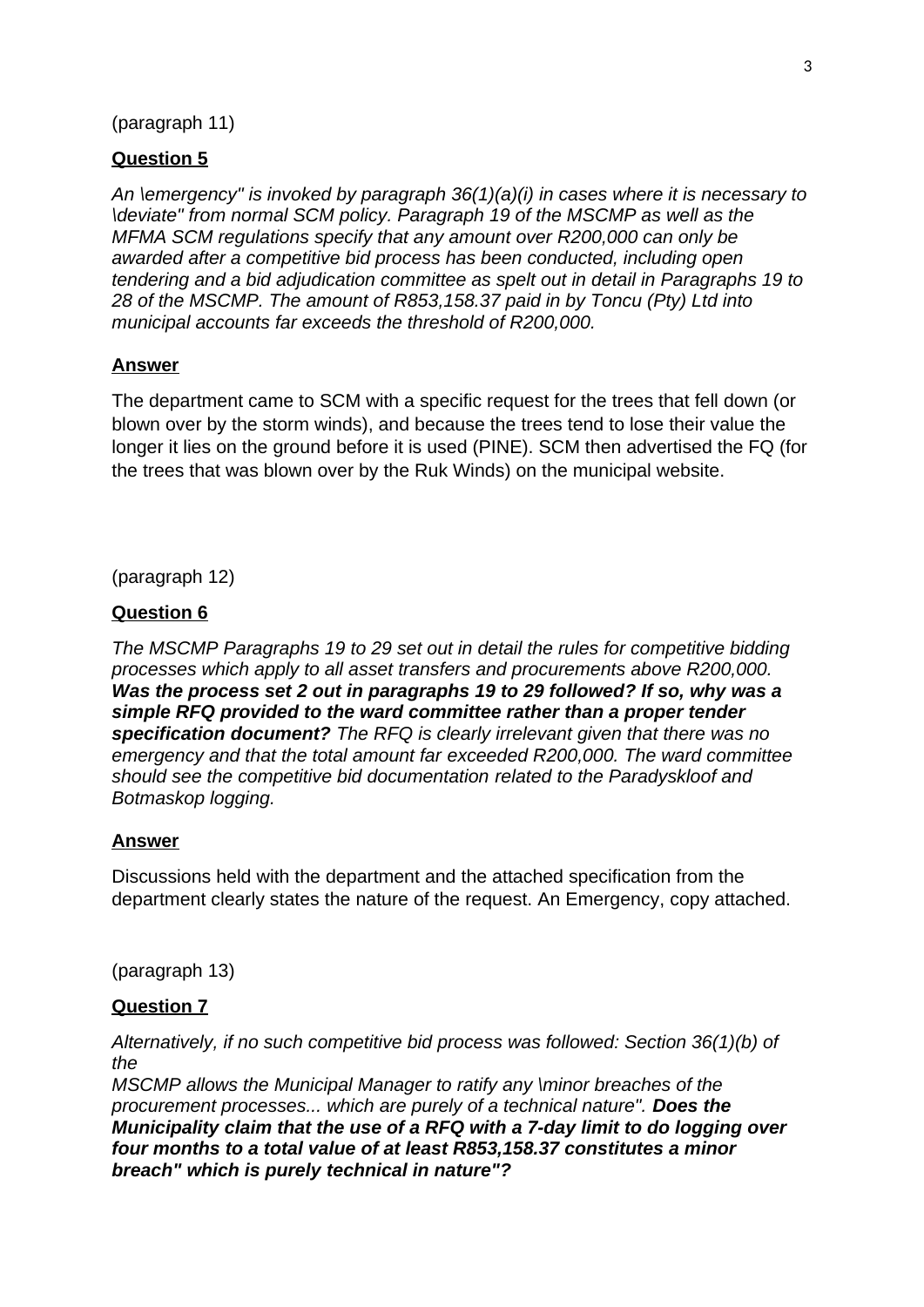## **Answer**

This is was an emergency and advertised as such. The removal will be done as soon as the resources are available. The department is in the process of procuring a truck to remove the biomass and to perform other functions. The total estimated costs of this work cannot be predicted at this stage due to a range of variables that impact on the costs. The land owner carries the cost of the removal.

(paragraph 14)

## **Question 8**

*Both paragraph 36(2) of the MSCMP as well as Regulation 12 of the MFMA Municipal Asset Transfer Regulations of 2008 require that the Municipal Manager must \record the reasons for any deviation in terms of subparagraph (1)(a) or (b) must be reported to the next meeting of the council." I can \_nd no such report of a deviation in the council agendas between November 2020 and May 2021. Was a deviation regarding the misuse of the RFQ for non-emergency purposes ever reported to Council, and if so, where and when?*

### **Answer**

At the time of the FQ request from the department, it was not a deviation because we advertised the FQ request on website and there were bidders attended.

(paragraph 15)

## **Question 9**

*have pointed out several times by email, including on 1 November 2020 and 7 March 2021, that not only fallen or damaged pine trees were being logged but also healthy ones. Photos were sent. There is also clear evidence that often the thickest healthy trees were logged while nearby thin ones were left standing. How can the logging of a large number of non-fallen non-damaged pines be justified in terms of the RFQ?*

### **Answer**

A competent company was appointed to conduct the work as per the specification, and this regard sound decisions was to be taken to manage the operation that requires skill and competence. A compulsory site meeting took place, and the company that was awarded the RFQ submitted the highest bid in terms of value for the timber**.** No healthy trees were logged. There were trees that was uprooted that was healthy, but still a danger to users of the facility.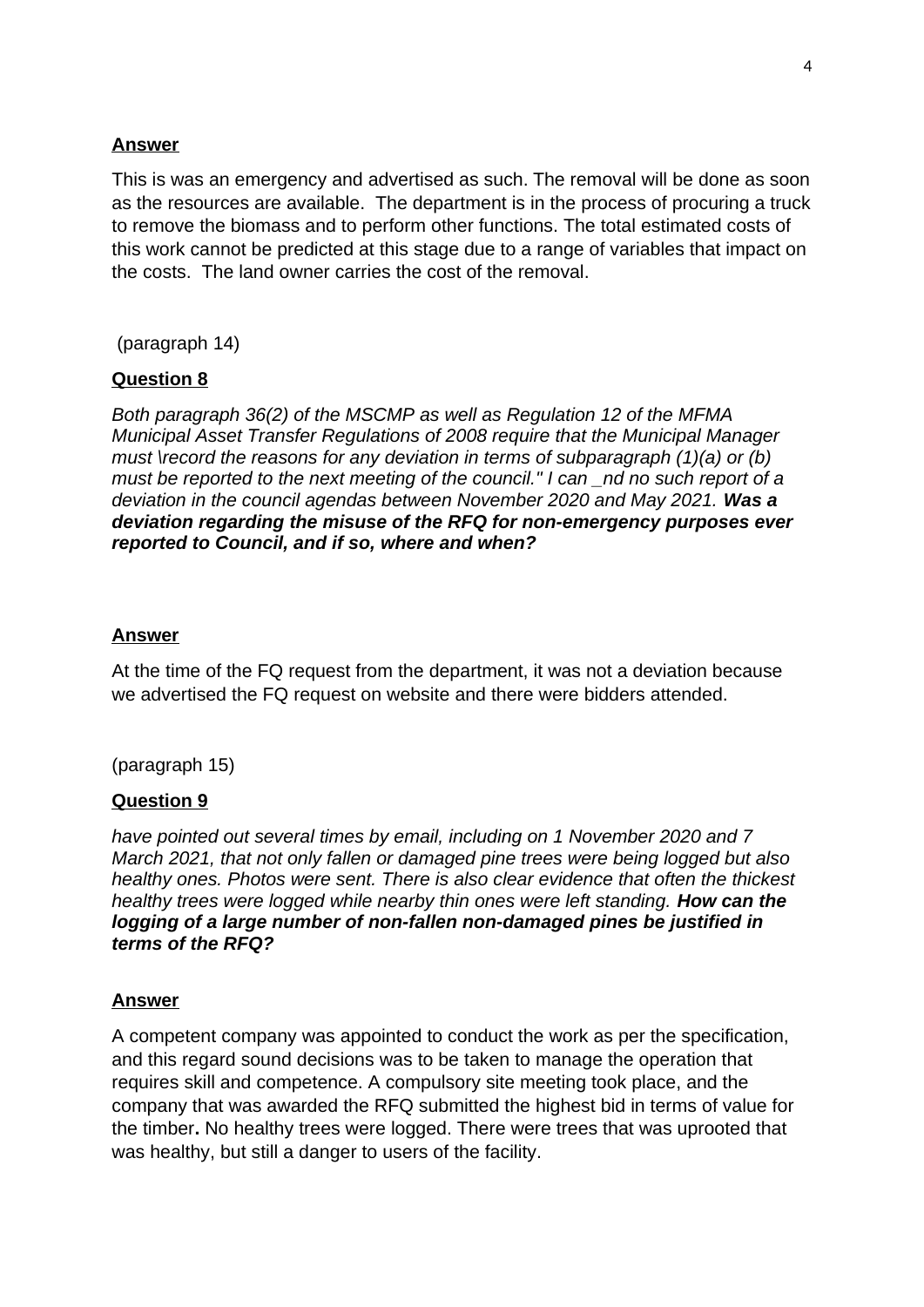## (paragraph 16)

# *Question 10*

*According to the spreadhseet supplied and the RFQ, the total volume of wood that was removed was equal to R853,158.37 divided by the Toncu quoted rate of R667/m3, in other words 1279 cubic metres of wood was logged by Toncu. Is this the correct total volume of wood taken out in the course of both Paradyskloof and Botmaskop logging? Where are these volumes recorded, and who recorded them?*

## **Answer**

This information was provided as stated in the letter and was verified by the Finance Department. The volumes were recorded by the contractor and verified by the section Environmental Management. This is internal information that is handled with due diligence as this was handed to the Finance Department for further verification.

(paragraph 17)

## **Question 11**

## *Why was the RFQ written in \_rst place, given that there are standard municipal tariffs in place for small amounts of logging?*

### **Answer**

The RFQ was written to ensure that the sale of timber is fair and transparent as RFQ's are advertised on the municipal website for all to see/view. The RFQ was open to any interested company and individual to submit their bids fairly and justifiably. The information that was recorded by the service provider and the measurements of the logs is a technical skill that requires vast experience i.e. 3 years as stated in the specifications. Furthermore, the company/ individual had to be in possession of/or equipped with, the specified equipment and competency levels as stated in the qualifying criteria, para 4c-j, in the specifications. This type of work requires specialised skills and competencies, considering the Occupational Health and Safety requirements to perform these types of operations.

(paragraph 18)

## **Question 12**

*Biomass removal: Contrary to the claims in the email by T Leibrandt of 12 April 2021,*